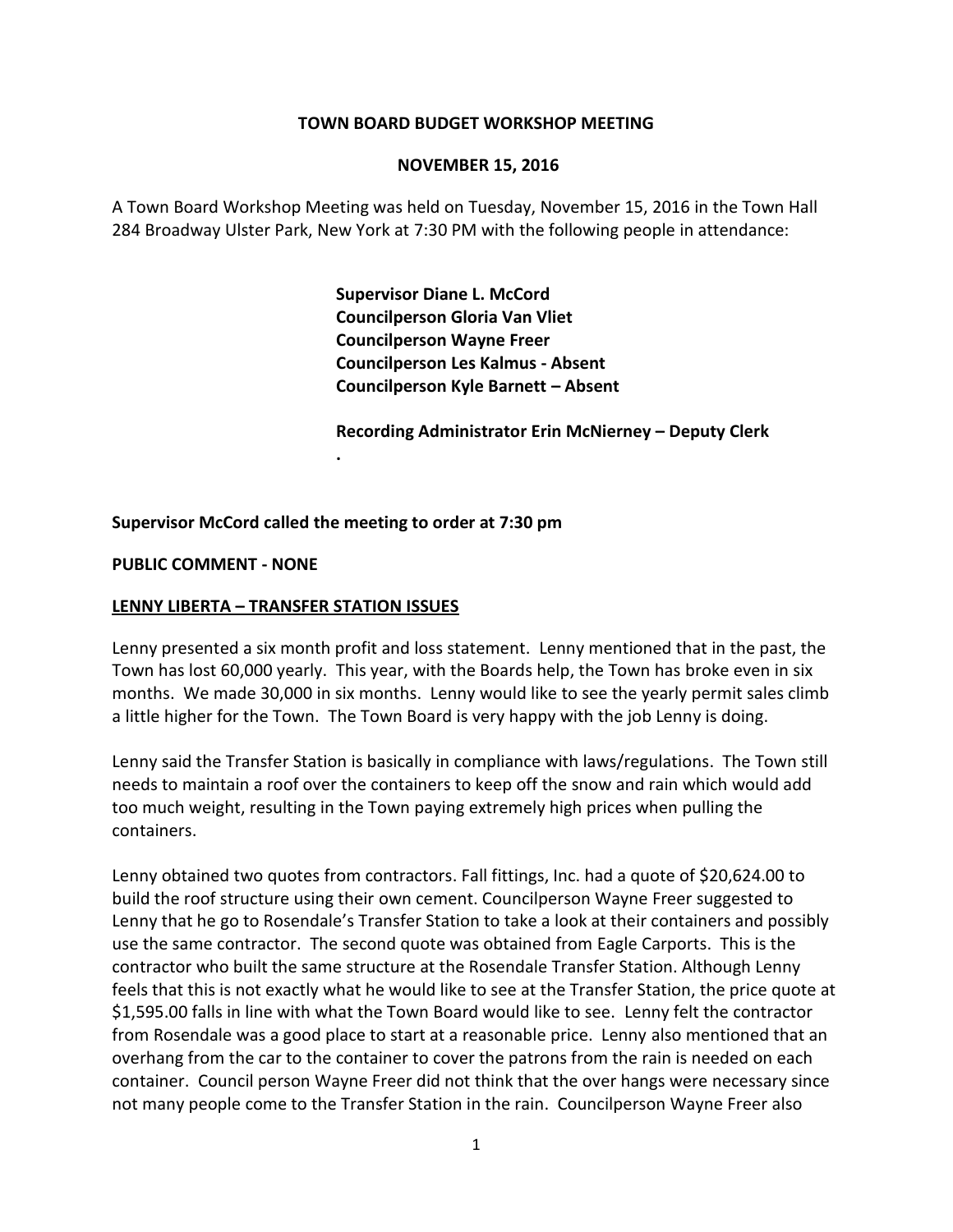mentioned a cover over every other container would be fine, not every container. We don't need the extras.

The Board was in agreement that this project will have to wait till January to begin with the new budget. Lenny feels the money the Town makes on recyclables will pay for the project.

Lenny discussed offering the Veterans in Town a discount at the Transfer Station. Veterans of this Town have done their share. The Town owes them a little touch of gratitude. We need to give them a discount. Councilperson Gloria VanVliet asked, how will we know if they are a veteran? Lenny explained that all veterans have id and must show proof at time of discount; allowing only one discount per veteran.

**A MOTION WAS MADE BY COUNCILPERSON WAYNE FREER TO OFFER ALL TOWN VETERANS A SENIOR DISCOUNT AT THE TOWN OF ESOPUS TRANSFER STATION EFFECTIVE JANUARY 1, 2017 AND WAS SECONDED BY COUNCILPERSON GLORIA VANVLIET. ALL MEMBERS PRESENT WERE IN FAVOR. MOTION CARRIED.**

### **EXECUTIVE SESSION**

**A MOTION WAS MADE BY SUPERVISOR DIANE MCCORD TO ENTER INTO EXECUTIVE SESSION AT 7:45 PM TO DISCUSS A PERSONNELL ISSUE IN THE BUILDING DEPARTMENT. THE BOARD MEMBERS INVITED THE BUILDING INSPECTOR, SAL MORELLO, INTO EXECUTIVE SESSION. THE MOTION WAS SECONDED BY COUNCILPERSON GLORIA VANVLIET. ALL MEMBERS PRESENT WERE IN FAVOR. MOTION CARRIED.** 

**A MOTION WAS MADE BY COUNCILPERSON WAYNE FREER TO COME OUT OF EXECUTIVE SESSION AT 7:20 PM AND WAS SECONDED BY SUPERVISOR MCCORD. ALL MEMBERS PRESENT WERE IN FAVOR. MOTION CARRIED. NO DECISSIONS WERE MADE.**

### **SMARTWATT ENERGY – LED STREET LIGHTING PRESENTATION**

Chance Parker and Scott Clark from SMARTWATT ENERGY gave an introduction of their company, a quick overview of the need for LED street lighting, a preliminary feasibility assessment and recommendations and financials. This is an energy proponent contract project looking at energy savings and maintenance savings specifically.

Councilperson Wayne Freer raised the issue surrounding the savings associated with the solar project at the Transfer Station. Were these numbers incorporated into the financials provided by SMARTWATT ENERGY that were just presented to the Board? Were they aware of the Net metering contract associated with the solar project? Are there any other government agencies or municipalities in this area using SMARTWATT ENERGY to switch over to LED Lights? Scott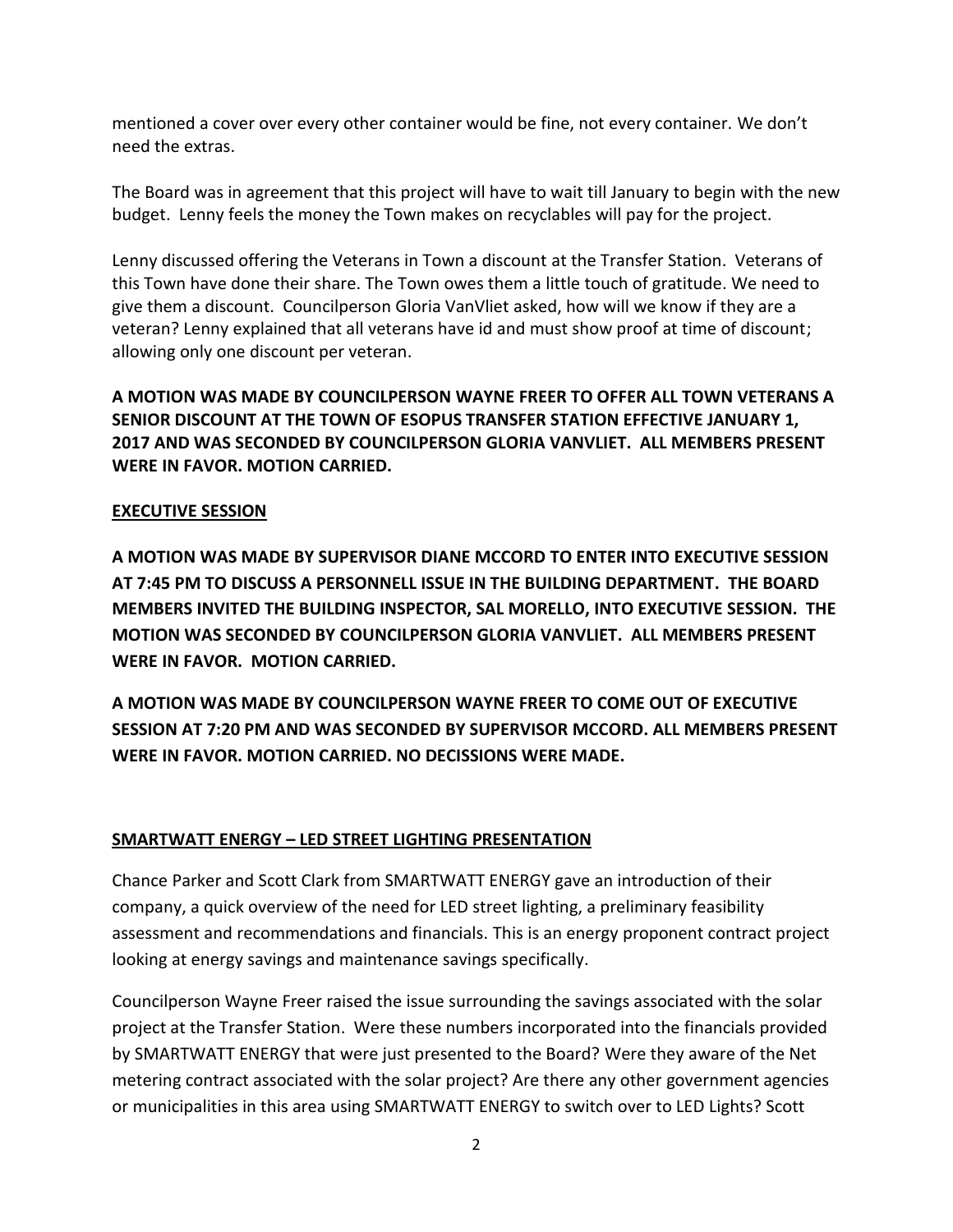Clark said there were a few municipalities in the area that they were dealing with and would be happy to provide references to the Board. The Board thanked SMARTWATT ENERGY for the presentation.

Wayne feels that there are other Lighting companies out there that are as lucrative if not better, since they are all working under the same guidelines. One thing we need to look at is seven years to break even. What the Town is doing with the Solar is not built in or reflected in the numbers presented by this company. There is more involved in this process. Les and Kyle will need to review the presentation materials.

## **JOHN BURROUGHS BLACK CREEK TRAIL – SCENIC HUDSON – PETER BARNARD PRESENTATION**

Joan Burroughs spoke about the National Geographic map that everyone is talking about. This map will be circulated to 6.2 million people globally and 6 million in the US spotlighting this region as being green which will attract more green minded people and businesses.

John Burroughs and DEC have been working together along with Peter Barnard, Urban Designer from Scenic Hudson. The first project they are talking about is the John Burroughs Black Creek Corridor. Thanks to Scenic Hudson assembling various parcels, they now have a continuous corridor along Black Creek which is perfect for building a Tourism Infrastructure.

Now that Scenic Hudson has an almost continuous piece along the Black Creek Corridor, they want to make sure it is working for the economy of the Town of Esopus and Lloyd and really turn this area into something that becomes a regional destination as well as a tourist destination for residents and tourists.

Peter gave a presentation on the Black Creek Preserve Continuous Corridor Project and shared the main idea of the project, which is How do we build a trail without any additional property acquisition. How do we link the corridor up to other areas of the region that people are already coming to for outdoor recreation. The goal is to build a multi model trail one part biking, one part hiking and one part paddling, that will bring people thru the entire corridor.

The three phases of the project are:

Ecological preservation, how are we managing the increased foot traffic and making sure that we are keeping it a natural area that people want to keep coming back too.

Land Conservation – there is one small piece of the corridor that will need a public access easement by the stone barns, between the Gordan property and the Black Creek Preserve.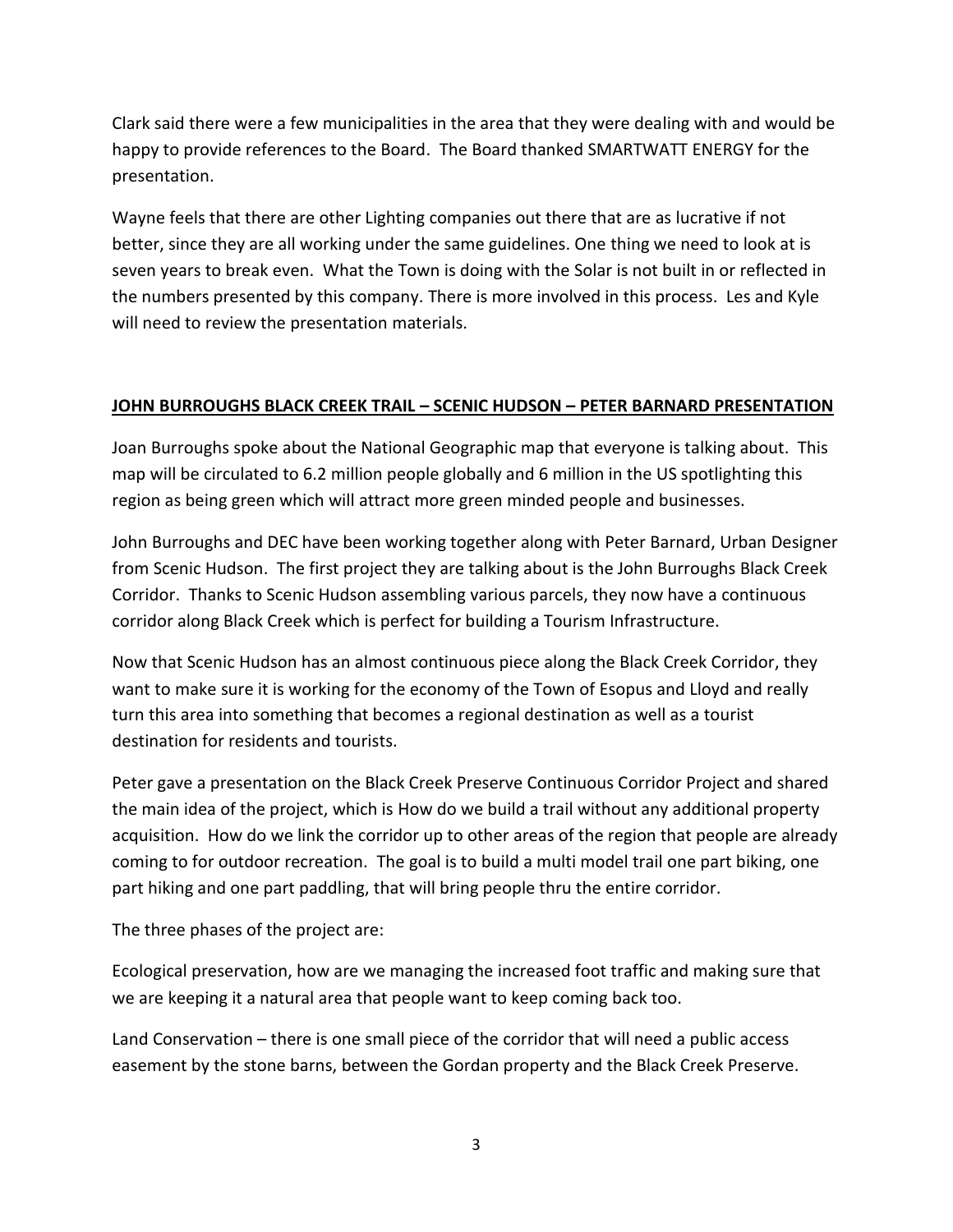There is no linking property right now. Scenic Hudson said it is not looking for an acquisition but a public access easement. They definitely want to see those barns used by the community.

Economic Development – revitalize the historic properties in Town. Many properties are coming up for sale lately and Scenic Hudson views this as a key opportunity to spear some economic development in Town and getting them back on the tax role.

Scenic Hudson would like to see cross promotional advertising to make the public aware of this area. The Town's Economic Development Committee has already started talking about the need for advertising at their last meeting, making the public aware of everything going on in this area. Scenic Hudson will be attending the next Economic Development Committee meeting to discuss the Cabrini Property and the 35 acres sectioned off from the High Banks Preserve along 9W. Hopefully, coming up with a positive vision of what that can and should be.

DEC is holding a Scoping Session of the Planning Process at FDR Estates on Thursday, Nov. 17<sup>th.</sup> This is a public forum regarding the impact DEC operations will have in this area in the future.

### **LOCAL LAWS TO APPOINT ALTERNATE MEMBERS TO PLANNING/ZONING BOARD**

The Town Board will review the local law Chapter 35 information passed out at this meeting. This issue will be discussed at the next Town Board Meeting.

The Board would like to know who's term is up on the Planning, ZBA and Zoning Board. We need to advertise all Board Position Openings.

The Board has been discussing the need for having Alternatives for the Planning/Zoning Board.

### **HARRASSMENT POLICY**

The Town Board will need to appoint a male staff member to the Harassment Committee since Tim Keefe is no longer with the Town. Supervisor McCord will ask the new Building Inspector, Sal Morello, to volunteer for the Harassment Committee. The Board will approve at the next meeting.

# **RE-ZONE FROM NEIGHBORHOOD COMMERCIAL TO GENERAL COMMERCIAL**

Scott Dutton, located at 56 Main St. is requesting a zoning change for Captain Vantastic property in Esopus from neighborhood commercial to general commercial. Miles' opinion was that it could be done. Scott has paid the \$2,000 Zoning Fee. The Board now needs to decide if we want it done.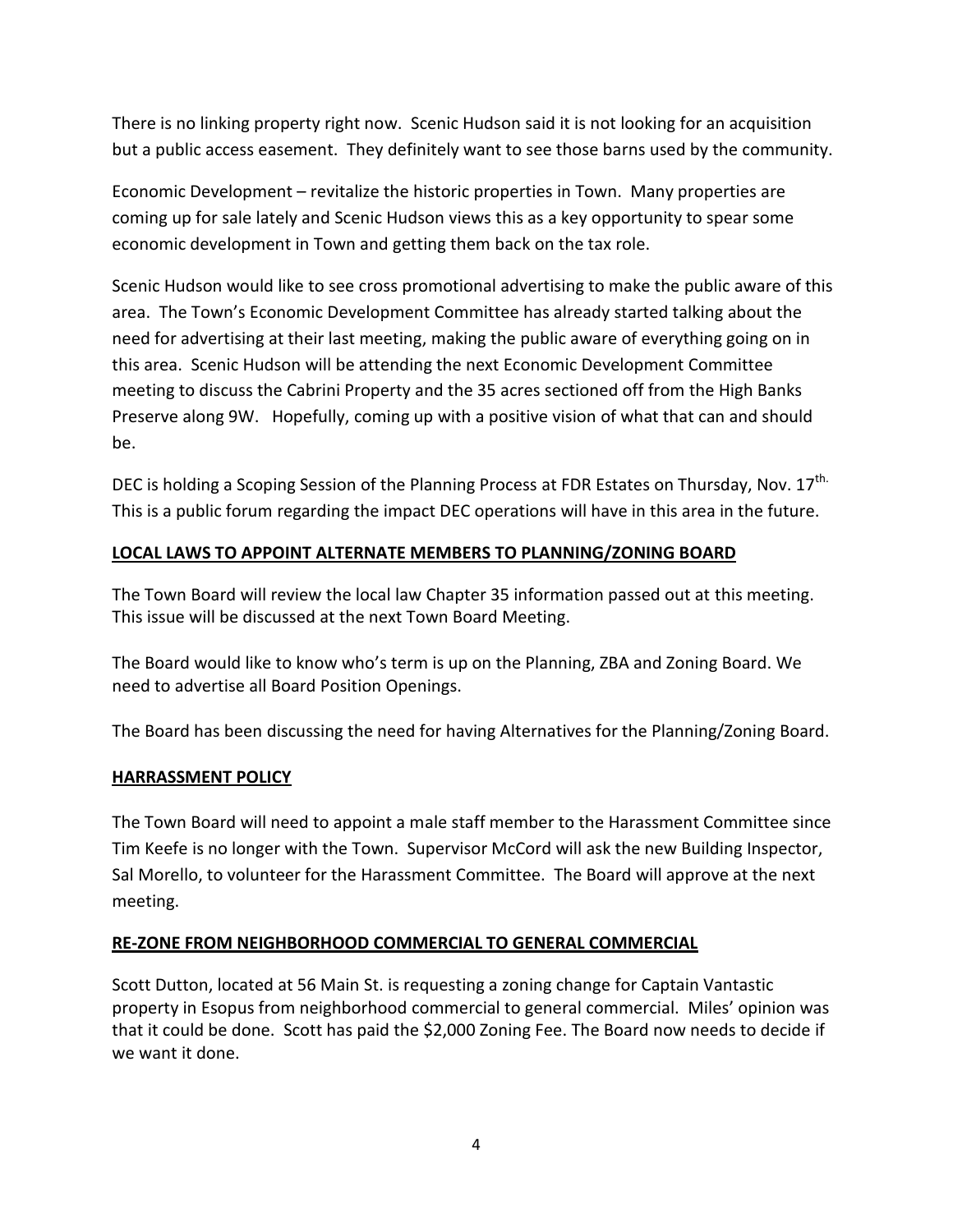Supervisor McCord will get more information regarding this issue and discuss it further at the next Town Board Meeting. Wayne felt it was important to get the publics' opinion/feelings on this issue. As such, a Public Hearing will need to take place.

### **KATHLEEN BARRY, TILDEN STREET – STREET LIGHTING BRIGHTNESS**

Kathleen Barry would like the street light by her house on Tilden Street to be turned down. It is too bright and disruptive.

The Town Board members will need to take a ride to see the light at night to observe the brightness. Discuss further at the next Town Board Meeting.

### **MEETING BETWEEN CENTRAL HUDSON, STEVE AARON AND TOWN OF ESOPUS**

A scheduled meeting between Central Hudson, Birches/Steve Aaron and the Town of Esopus is now scheduled for 12/12/16 at 10 am. Steve Aaron has not paid the Central Hudson bill on the pump station yet \$12,000 - \$14,000. According to Don Kiernan, the pump station is not in compliance with regulations at this time. Steve Aaron has not yet turned over the pump station to the Town. Councilperson Wayne Freer mentioned that all reports show that Steve Aaron has complied with regulations. Councilperson Wayne Freer would like to know if we need a third party involved in this issue. Why hasn't the property been turned over to the Town? Is there a problem with the property or just the grease trap? Does the Town need to own the property to be able to maintain the Pump Station? Does Steve have a clear title?

Diane McCord said the Pump Station property was tied into the apartment housing so it had to be on a separate deed in order for the Town to take the Pump Station over, according to the Town attorney. Wayne feels this had been done. Councilperson VanVliet and Supervisor McCord thought it had not been done. We need to find this out.

Supervisor McCord will ask Don Kiernan to come to the next Board meeting to answer these questions.

#### **REVIEW OF THE TOWN OF ESOPUS PERFORMANCE EVALUATION FORM**

Supervisor McCord discussed the Town of Esopus Performance Evaluation Form. The example form used was based on an Ulster County Performance Evaluation Form. The Board members approved the form.

#### **MISCELLANEOUS**

Diane did send a letter to the D'Anna family regarding the water tower replacement. She has not heard back.